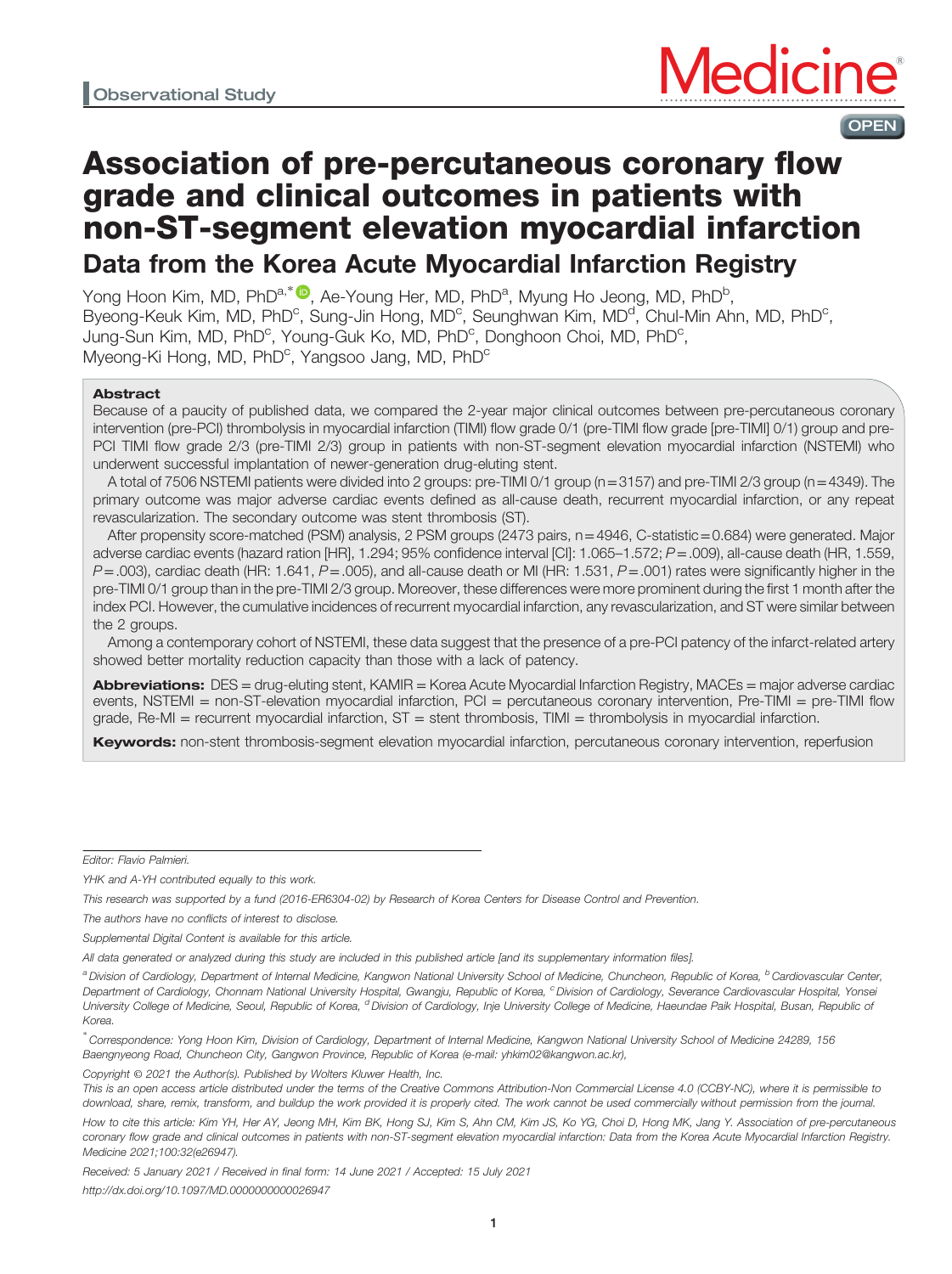# <span id="page-1-0"></span>1. Introduction

The presence or absence of reperfusion of an infarct-related artery (IRA) is a major determinant of prognosis in patients with acute myocardial infarction  $(AMI)$ .<sup>[1–3]</sup> In the harmonizing outcomes with revascularization and stents in acute myocardial infarction (HORIZONS-AMI) trial,<sup>[\[4\]](#page-9-0)</sup> the presence of early IRA patency, defined as thrombolysis in myocardial infarction (TIMI) flow grade 2/3, was associated with lower rates of 1-year mortality (2.5% vs 3.9%,  $P = .04$ ) than those with TIMI flow grade  $0/1$ . Similarly, Stone et al<sup>[\[3\]](#page-9-0)</sup> showed that pre-percutaneous coronary intervention (pre-PCI) TIMI flow grade 3 (pre-TIMI 3) was an independent predictor of survival in patients with STsegment elevation myocardial infarction (STEMI). However, in the case of non-STEMI (NSTEMI), the published comparative data regarding the long-term effects of the patency of pre-PCI IRA were very limited. In a study by Bailleul et  $al$ , [\[5\]](#page-9-0) the risk of death after adjustment was similar between the pre-TIMI 0/1 and pre-TIMI 2/3 groups during a 3-year follow-up period (hazard ratio [HR]: 0.79; 95% confidence interval [CI]: 0.56–1.11;  $P = .17$ ). De Luca et al<sup>[\[6\]](#page-9-0)</sup> reported that reduced pre-PCI TIMI flow in patients with acute coronary syndrome (ACS) did not affect the survival at 1 year. Theoretical advantages of early IRA patency lead to easier guidewire passage and a smaller thrombus burden with a lower risk of distal embolization.<sup>[\[4\]](#page-9-0)</sup> Other advantages include decreased enzymatic infarct size, fatal arrhythmic events, and in-hospital mortality rate.<sup>[\[7\]](#page-9-0)</sup> In a contemporary newergeneration drug-eluting stent (DES) era, to provide more clear information concerning the effects of patency of pre-PCI IRA in patients with NSTEMI during the long-term follow-up period, we investigated the 2-year major clinical outcomes of these 2 groups based on "lack of patency" (pre-TIMI 0/1) or "patency" (pre-TIMI 2/3) status<sup>[\[8\]](#page-9-0)</sup> in patients with NSTEMI who underwent successful implantation of newer-generation drug-eluting stent (DES).

# 2. Methods

#### 2.1. Study population

Overall, 9615 patients with NSTEMI underwent successful PCI using newer-generation DESs from November 2005 to June 2015 in the Korea acute myocardial infarction registry  $(KAMIR)^{[9]}$  were evaluated. The KAMIR is a nationwide prospective multicenter registry in South Korea that was established in November 2005. The details of this registry can be found at the KAMIR website ([http://www.kamir.or.kr\)](http://www.kamir.or.kr/). Eligible patients were aged ≥18 years at the time of hospital admission. Among them, those with incomplete laboratory results  $(n=1728, 18.0\%)$  and who were lost to follow-up (n=381, 3.9%) were excluded. Finally, a total of 7506 NSTEMI patients were included. These patients were divided into 2 groups: pre-TIMI 0/1 group  $(n=3157, 42.1\%)$  and pre-TIMI 2/3 group  $(n=4349, 57.9\%)$  (Fig. 1). All patients provided written informed consent before enrollment. The follow-up data were collected through face-to-face interviews, phone calls, and medical records reviews. Altogether, 7506 NSTEMI patients completed the scheduled follow-up. Additionally, an independent event-adjudicating committee evaluated all clinical events. The processes of the event adjudication process have been described in a previous publication by the KAMIR investigators[.\[9\]](#page-9-0) This study protocol was approved by the ethics committee at each participating center and the Chonnam National University Hospital Institutional Review Board (IRB) ethics committee (CNUH-2011-172) according to the ethical guidelines of the 1975 Declaration of Helsinki.

# 2.2. Percutaneous coronary intervention and medical treatments

Coronary angiography and PCI was performed in accordance with relevant standard techniques at the time of each

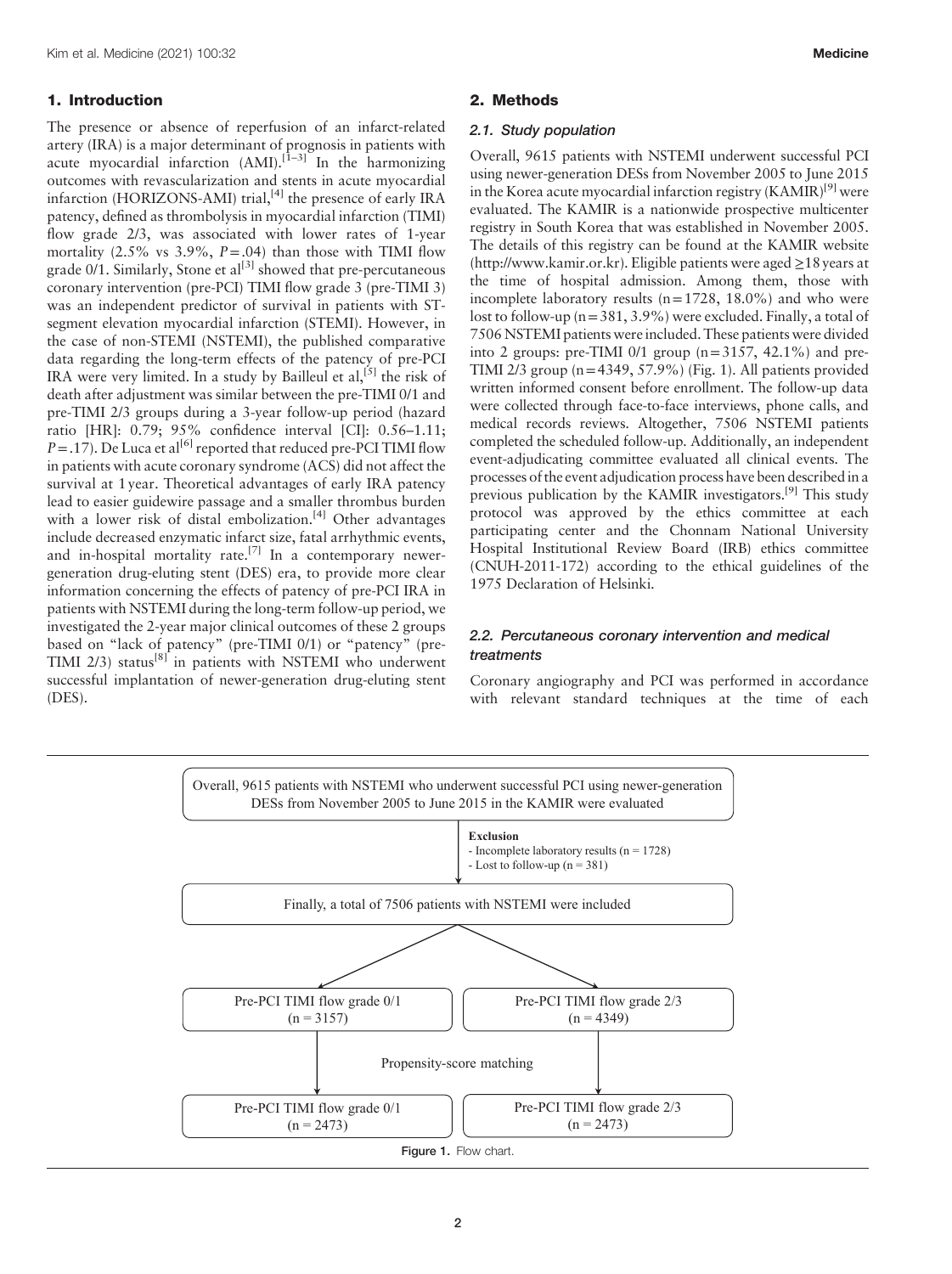procedure<sup>[\[10\]](#page-9-0)</sup> after the intravenous infusion of unfractionated heparin (50–100 U/kg) to achieve an activated clotting time of >250 seconds. Before PCI, all patients received loading doses of aspirin 200 to 300mg and clopidogrel 300 to 600mg, or ticagrelor 180mg or prasugrel 60mg was administered. The total duration of recommended dual antiplatelet therapy (DAPT; a combination of aspirin 100mg/d and clopidogrel 75mg/d or ticagrelor 90mg twice daily or prasugrel 5–10mg/d) was ≥12months. Moreover, the access site, revascularization strategy, and selection of DES were left to the discretion of the individual operators.

#### 2.3. Study definitions and endpoints

NSTEMI was defined according to the current guidelines.<sup>[11,12]</sup> Before PCI, the degree of coronary flow was classified according to TIMI flow grade, as assessed by the investigators.<sup>[\[13\]](#page-9-0)</sup> Successful PCI was defined as <30% residual stenosis and a TIMI flow grade 3 for the IRA after the procedure. The primary clinical outcome of this study was the occurrence of major adverse cardiac events (MACEs) defined as all-cause death, recurrent myocardial infarction (re-MI), or any coronary repeat revascularization. The secondary outcome was definite or probable stent thrombosis (ST) during a 2-year follow-up period. All-cause death was classified as cardiac death (CD) or non-CD. Any repeat revascularization included target lesion revascularization (TLR), target vessel revascularization (TVR), and non-TVR. The definitions of re-MI, TLR, TVR, and non-TVR are as previously reported.[\[14\]](#page-9-0)

#### 2.4. Statistical analysis

Categorical data are reported as numbers and percentages and were compared using chi-square or Fisher's exact test as appropriate. Continuous variables are expressed as mean± standard deviation and compared with the Student's t test. The propensity score-matched (PSM) analysis was performed using a logistic regression model to adjust for potential confounders. We tested all available variables that could be of potential relevance, such as all baseline clinical, angiographic, and procedural factors as shown in Tables 1 and 2. The C-statistics for PSM was 0.684 in this study. Patients in the pre-TIMI 0/1 group were then one-to-one matched to those in the pre-TIMI 2/3 group according to propensity scores with the nearest available pair matching method. For this PSM, a one-to-one matching process without replacement was performed by a greedy algorithm with a caliper width 0.01 standard deviations. The procedure yielded 2564 matched pairs ([Fig. 1](#page-1-0)). Cox-proportional hazard models were used to assess the adjusted HR comparing the 2 groups in the PSM population. Various clinical outcomes were estimated using the Kaplan–Meier curve analysis, and the intergroup difference was compared using the log-rank test. For all analyses, a 2-sided  $P < .05$  was considered statistically significant. All statistical analyses were performed using SPSS software version 20 (IBM, Armonk, NY).

#### 3. Results

#### 3.1. Baseline characteristics

Tables 1 and 2 show the baseline characteristics of the study population. In the total study population, the number of men was higher in the pre-TIMI 0/1 group than in the pre-TIMI 2/3 group (72.7% vs 70.2%,  $P = .020$ ). The mean age (65.3  $\pm$ 11.7 years vs  $63.3 \pm 12.2$  years,  $P < .001$ ) and mean left ventricular ejection fraction (LVEF,  $55.0 \pm 11.1\%$  vs  $53.3 \pm 11.0\%$ ,  $P < .001$ ) of the pre-TIMI 2/3 group were higher than the pre-TIMI 0/1 group. The total number of current smokers; mean peak blood levels of creatine kinase myocardial band (CK-MB), troponin-I; mean high-sensitivity C-reactive protein; mean total cholesterol, triglyceride, high-density lipoprotein-cholesterol, and low-density lipoprotein-cholesterol; the prescription rate of clopidogrel as a discharge medication; the numbers of left circumflex coronary artery and right coronary artery as the IRA and treated vessels; American College of Cardiology/American Heart Association (ACC/AHA) type C lesion: in-hospital use of glycoprotein (GP) IIb/IIIa inhibitor; PCI within 24 hours; and mean length of deployed stents were significantly higher in the pre-TIMI 0/1 group than in the pre-TIMI 2/3 group. In contrast, the number of patients who had history of hypertension, diabetes mellitus (DM), dyslipidemia, and PCI; the mean value of N-terminal probrain natriuretic peptide (NT-ProBNP); prescription rates of aspirin, ticagrelor, beta-blockers, angiotensin receptor blockers, calcium channel blockers, and lipid-lowering agents; left main coronary artery and left anterior descending coronary artery as the IRA and treated vessel; ACC/AHA type B2 lesion; uses of intravascular ultrasound; and mean deployed stent diameter were significantly higher in the pre-TIMI 2/3 group than in the pre-TIMI 0/1 group. However, number of patients with cardiogenic shock, cardiopulmonary resuscitation (CRP) on admission, extent of coronary artery disease (single-vessel, 2-vessel, or 3-vessel disease), and multivessel PCI were similar between the 2 groups. After PSM analysis, these baseline differences between the 2 groups were well balanced.

## 3.2. Clinical outcomes

[Table 3](#page-5-0) shows the clinical outcomes at 1 month and 2 years. [Figure 2](#page-6-0) shows Kaplan–Meier analysis for major clinical outcomes in the total study population and PSM patients at 2 years. During the first 1 month after index PCI, in total study population, the cumulative incidences of MACEs, all-cause death, CD, and all-cause death or MI were significantly higher in the pre-TIMI 0/1 group than in the pre-TIMI 2/3 group. After PSM analysis, the cumulative incidences of MACEs (HR, 1.519; 95% CI: 1.042–2.214; P=.030), all-cause death (HR: 1.759; 95% CI: 1.106–2.798; P=.017), CD (HR: 1.889; 95% CI: 1.163–3.069; P=.010), and all-cause death or MI (HR: 1.641; 95% CI: 1.096–2.457; P=.016) were also higher in the pre-TIMI 0/1 group than in the pre-TIMI 2/3 group. At 2 years, in the total study population, the cumulative incidences of MACEs, all-cause death, CD, and all-cause death or MI were significantly higher in the pre-TIMI 0/1 group than in the pre-TIMI 2/3 group. However, the cumulative incidences of re-MI, any repeat revascularization, and ST were not significantly different between the 2 groups. After PSM analysis, the cumulative incidence of MACEs (HR: 1.294; 95% CI: 1.065–1.572; P=.009), all-cause death (HR, 1.559; 95% CI, 1.165–2.087; P=.003), CD (HR: 1.641; 95% CI: 1.159–2.325; P=.005), and all-cause death or MI (HR: 1.531; 95% CI: 1.196–1.960; P=.001) were significantly higher in the pre-TIMI 0/1 group than in the pre-TIMI 2/3 group. However, the cumulative incidence of re-MI (HR: 1.393; 95% CI: 0.914–2.124; P=.123), any repeat revascularization (HR: 1.054; 95% CI, 0.789–1.408; P=.723), and ST (HR: 1.302; 95% CI: 0.571–2.969; P=.530) were similar between the 2 groups. Figure S1, Supplemental Digital Content,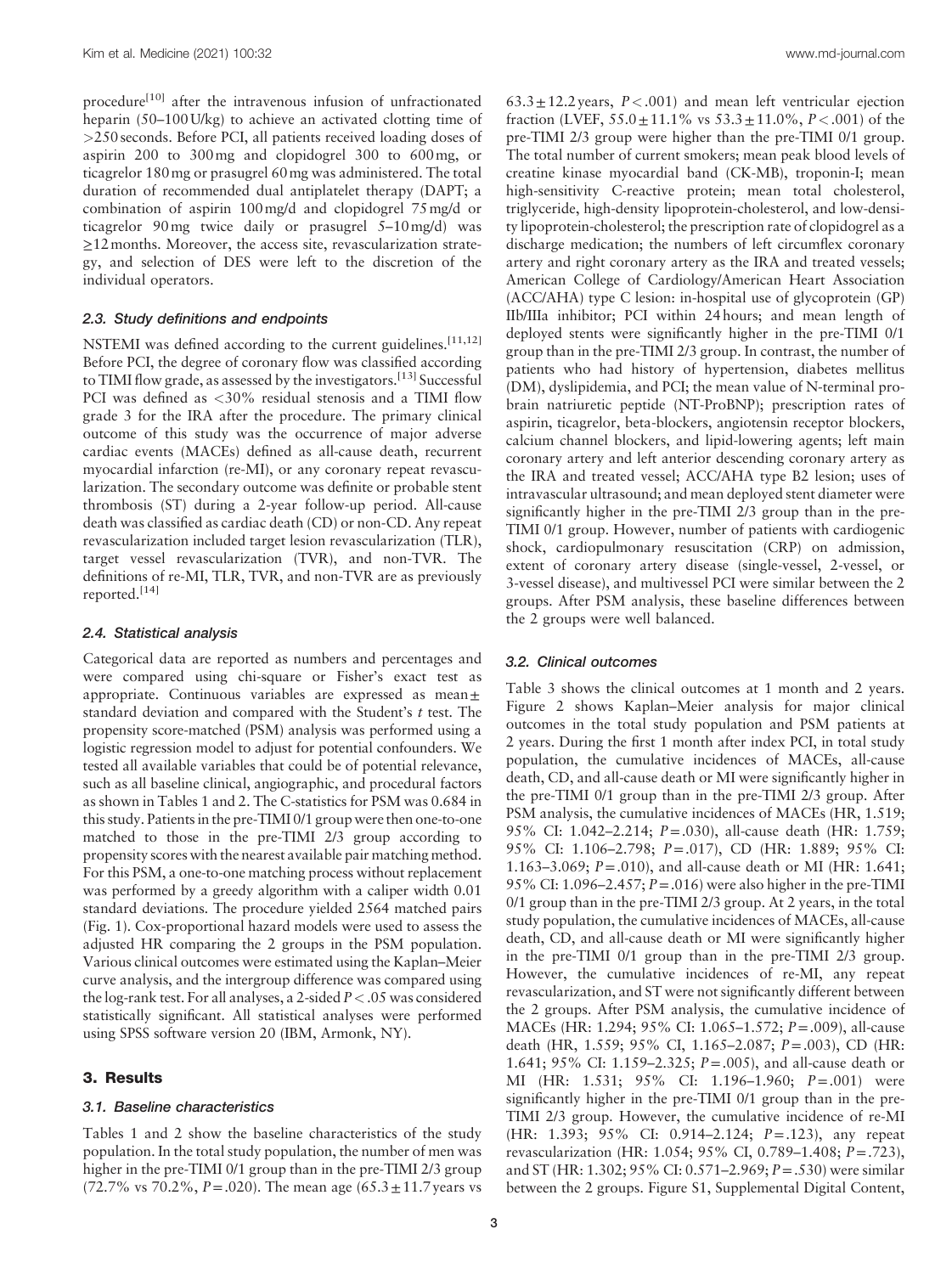<span id="page-3-0"></span>Table 1

|  |  | Baseline clinical and laboratory characteristics and discharge medication. |  |  |
|--|--|----------------------------------------------------------------------------|--|--|
|  |  |                                                                            |  |  |

|                              |                     | Total study population ( $n = 7506$ ) | PSM patients $(n=4946)$ |           |                     |                     |         |           |
|------------------------------|---------------------|---------------------------------------|-------------------------|-----------|---------------------|---------------------|---------|-----------|
|                              | Pre-PCI TIMI 0/1    | Pre-PCI TIMI 2/3                      |                         |           | Pre-PCI TIMI 0/1    | Pre-PCI TIMI 2/3    |         |           |
| <b>Variables</b>             | $(n=3157)$          | $(n=4349)$                            | P value                 | <b>SD</b> | $(n=2473)$          | $(n=2473)$          | P value | <b>SD</b> |
| Male, n (%)                  | 2,294 (72.7)        | 3,053 (70.2)                          | .020                    | 0.73      | 1,752 (70.8)        | 1771 (71.6)         | .551    | $-0.23$   |
| Age, yrs                     | $63.3 \pm 12.2$     | $65.3 \pm 11.7$                       | < .001                  | $-1.67$   | $64.5 \pm 11.7$     | $64.4 \pm 12.0$     | .729    | 0.08      |
| $\geq$ 65 years, n (%)       | 1471 (46.6)         | 2341 (53.8)                           | < .001                  | $-1.91$   | 1240 (50.1)         | 1247 (50.4)         | .842    | $-0.08$   |
| LVEF, %                      | $53.3 \pm 11.0$     | $55.0 \pm 11.1$                       | < .001                  | $-1.54$   | $54.0 \pm 10.9$     | $53.8 \pm 10.9$     | .710    | 0.18      |
| $<$ 40%, n (%)               | 314(9.9)            | 411(9.5)                              | .473                    | 0.16      | 238(9.6)            | 249 (10.1)          | .600    | $-0.20$   |
| BMI, $kg/m2$                 | $24.2 \pm 3.2$      | $24.0 \pm 3.2$                        | .032                    | 0.63      | $24.1 \pm 3.1$      | $24.1 \pm 3.1$      | .677    | $-0.003$  |
| SBP, mmHg                    | $133.7 \pm 26.4$    | $135.5 \pm 25.9$                      | .002                    | $-0.69$   | $134.6 \pm 26.4$    | $134.2 \pm 26.1$    | .603    | 0.15      |
| DBP, mmHq                    | $80.5 \pm 15.7$     | $81.2 \pm 14.8$                       | .042                    | $-0.46$   | $80.8 \pm 15.4$     | $80.7 \pm 15.1$     | .760    | 0.07      |
| Cardiogenic shock, n (%)     | 119(3.8)            | 133(3.1)                              | .092                    | 0.37      | 83 (3.4)            | 86 (3.5)            | .876    | $-0.05$   |
| CPR on admission, n (%)      | 79 (2.5)            | 106(2.4)                              | .880                    | 0.06      | 59 (2.4)            | 54 (2.2)            | .704    | 0.11      |
| Hypertension, n (%)          | 1552 (49.2)         | 2428 (55.8)                           | < .001                  | $-1.74$   | 1291 (52.2)         | 1290 (52.2)         | .977    | 0.01      |
| Diabetes mellitus, n (%)     | 861 (27.3)          | 1418 (32.6)                           | < .001                  | $-1.54$   | 723 (29.2)          | 710 (28.7)          | .707    | 0.14      |
| Dyslipidemia, n (%)          | 329 (10.7)          | 587 (13.5)                            | < .001                  | $-1.09$   | 285 (11.5)          | 291 (11.8)          | .825    | $-0.11$   |
| Previous MI, n (%)           | 150(4.8)            | 239(5.5)                              | .155                    | $-0.35$   | 129(5.2)            | 135(5.5)            | .752    | $-0.14$   |
| Previous PCI, n (%)          | 216(6.8)            | 378 (8.7)                             | .004                    | $-0.85$   | 183 (7.4)           | 187 (7.6)           | .871    | $-0.09$   |
| Previous CABG, n (%)         | 16(0.5)             | 33(0.8)                               | .194                    | $-0.21$   | 13(0.5)             | 15(0.6)             | .850    | $-0.07$   |
| Previous CVA, n (%)          | 218 (6.9)           | 340 (7.8)                             | .141                    | $-0.40$   | 189 (7.6)           | 171 (6.9)           | .352    | 0.43      |
| Previous HF, n (%)           | 36(1.1)             | 72 (1.7)                              | .077                    | $-0.39$   | 33(1.3)             | 37(1.5)             | .718    | $-0.13$   |
| Current smokers, n (%)       | 1243 (39.4)         | 1574 (36.2)                           | .005                    | 0.86      | 917 (37.1)          | 934 (37.8)          | .638    | $-0.19$   |
| Peak CK-MB, mg/dL            | $84.8 \pm 118.7$    | $50.8 \pm 180.0$                      | < .001                  | 2.23      | $71.3 \pm 103.8$    | $64.5 \pm 232.9$    | .186    | 0.38      |
| Peak Troponin-I, ng/mL       | $29.6 \pm 92.7$     | $16.6 \pm 43.7$                       | < .001                  | 1.79      | $25.4 \pm 94.5$     | $23.7 + 53.5$       | .403    | 0.22      |
| Blood glucose, mg/dL         | $160.0 \pm 80.0$    | $160.3 \pm 80.5$                      | .732                    | $-0.04$   | $159.2 \pm 76.2$    | $159.0 \pm 77.9$    | .916    | 0.03      |
| NT-ProBNP, pg/mL             | $2399.4 \pm 3829.5$ | $2806.7 + 5995.0$                     | < .001                  | $-0.81$   | $2506.4 \pm 4109.5$ | $2540.2 \pm 4633.7$ | .786    | $-0.08$   |
| Hs-sensitivity CRP, mg/dL    | $9.21 \pm 37.6$     | $8.90 \pm 46.7$                       | .179                    | 0.07      | $8.9 \pm 36.1$      | $8.8 \pm 56.6$      | .931    | 0.02      |
| Serum creatinine, mg/L       | $1.11 \pm 1.22$     | $1.16 \pm 1.30$                       | .075                    | $-0.40$   | $1.1 \pm 1.3$       | $1.1 \pm 1.2$       | .877    | $-0.04$   |
| Total cholesterol, mg/dL     | $185.3 \pm 44.8$    | $178.2 \pm 46.8$                      | < .001                  | 1.55      | $183.1 \pm 44.1$    | $183.1 \pm 48.6$    | .973    | 0.01      |
| Triglyceride, mg/L           | $139.0 \pm 123.1$   | $132.3 \pm 108.4$                     | .016                    | 0.58      | $132.6 \pm 101.0$   | $136.0 \pm 115.2$   | .280    | $-0.31$   |
| HDL cholesterol, mg/L        | $43.4 \pm 16.0$     | $42.6 \pm 13.0$                       | .030                    | 0.55      | $43.1 \pm 12.9$     | $43.3 \pm 14.2$     | .586    | $-0.15$   |
| LDL cholesterol, mg/L        | $117.2 \pm 43.2$    | $112.4 \pm 36.9$                      | < .001                  | 1.19      | $116.1 \pm 44.2$    | $116.3 \pm 37.2$    | .891    | $-0.05$   |
| Discharge medications, n (%) |                     |                                       |                         |           |                     |                     |         |           |
| Aspirin, n (%)               | 3045 (96.5)         | 4238 (97.4)                           | .012                    | $-0.48$   | 2403 (97.2)         | 2399 (97.0)         | .735    | 0.11      |
| Clopidogrel, n (%)           | 2737 (86.7)         | 3625 (83.4)                           | < .001                  | 1.20      | 2135 (86.3)         | 2126 (86.0)         | .711    | 0.10      |
| Ticagrelor, n (%)            | 221(7.0)            | 446 (10.3)                            | < .001                  | $-1.46$   | 182 (7.4)           | 191(7.7)            | .667    | $-0.13$   |
| Prasugrel, n (%)             | 156 (4.9)           | 224 (5.2)                             | .709                    | $-0.15$   | 127(5.1)            | 120 (4.9)           | .695    | 0.10      |
| Cilostazole, n (%)           | 572 (18.1)          | 773 (17.8)                            | .715                    | 0.10      | 458 (18.5)          | 426 (17.2)          | .235    | 0.42      |
| BBs, n (%)                   | 2576 (81.6)         | 3633 (83.5)                           | .028                    | $-0.62$   | 2049 (82.9)         | 2042 (82.6)         | .792    | 0.10      |
| ACEIs, n (%)                 | 1610 (51.0)         | 2144 (49.3)                           | .146                    | 0.45      | 1254 (50.7)         | 1252 (50.6)         | .955    | 0.03      |
| ARBs, n (%)                  | 931 (29.5)          | 1486 (34.2)                           | < .001                  | $-1.31$   | 769 (31.1)          | 783 (31.7)          | .690    | $-0.17$   |
| CCBs, n (%)                  | 221(7.0)            | 448 (10.3)                            | < .001                  | $-1.47$   | 198 (8.0)           | 189 (7.6)           | .672    | 0.17      |
| Lipid-lowering agents, n (%) | 2736 (86.7)         | 3910 (89.9)                           | < .001                  | $-1.16$   | 2176 (88.0)         | 2179 (88.1)         | .895    | $-0.04$   |

Values are means ±SD or numbers and percentages. The P values for continuous data were obtained from the unpaired t test. The P values for categorical data from chi-square or Fisher exact test. ACEIs = angiotensin converting enzyme inhibitors, ARBs=angiotensin receptor blockers, BBs=ß-blockers, BMI=body mass index, CABG=coronary artery bypass graft, CCBs=calcium channel blockers, CK-MB= creatine kinase myocardial band, CVA=cerebrovascular accident, DBP=diastolic blood pressure, eGFR=estimated glomerular filtration rate, HDL=high-density lipoprotein, HF=heart failure, Hs-CRP=high sensitivity C-reactive protein, LDL=low-density lipoprotein, LVEF=left ventricular ejection fraction, MI=myocardial infarction, NT-ProBNP=N-terminal pro-brain natriuretic peptide, PCI=percutaneous coronary intervention, Pre-PCI=pre-percutaneous coronary intervention, PSM=propensity-score matched, SBP=systolic blood pressure, SD=standardized mean difference, TIMI=thrombolysis in myocardial infarction.

<http://links.lww.com/MD/G363> shows subgroup analysis for MACEs. Patients who did not have cardio genic shock, pre-TIMI 2/3 shows more beneficial effect on MACEs (HR: 1.18; 95% CI: 1.01–1.39;  $P = .035$ ) in patients with NSTEMI compared with pre-TIMI 0/1. However, HR for patients with cardiogenic shock was 1.55, which was numerically larger than HR for patients without cardiogenic shock. Hence, although it was not statistically significant due to small sample size, pre TIMI 2/3 may be associated with favorable outcomes in patients with cardiogenic shock. Table S1, Supplemental Digital Content, <http://links.lww.com/MD/G364> shows independent predictors of all-cause death and cardiac death in PSM patients. Old age  $(≥65$ years), hypertension, DM, previous PCI, decreased LVEF (<40%), cardiogenic shock, CPR on admission, angiotensinconverting enzyme inhibitor, lipid-lowering agent, multivessel disease, and the occurrence of ventricular tachycardia (VT)/ ventricular fibrillation (VF) were independent predictors of both all-cause death and CD.

#### 4. Discussion

The main findings were as follows: first, both during the first 1 month and at 2 years, after PSM analysis, the cumulative incidence of MACEs, all-cause death, CD, and all-cause death or MI were significantly higher in the pre-TIMI 0/1 group than in the pre-TIMI 2/3 group. Second, both during the first 1 month and at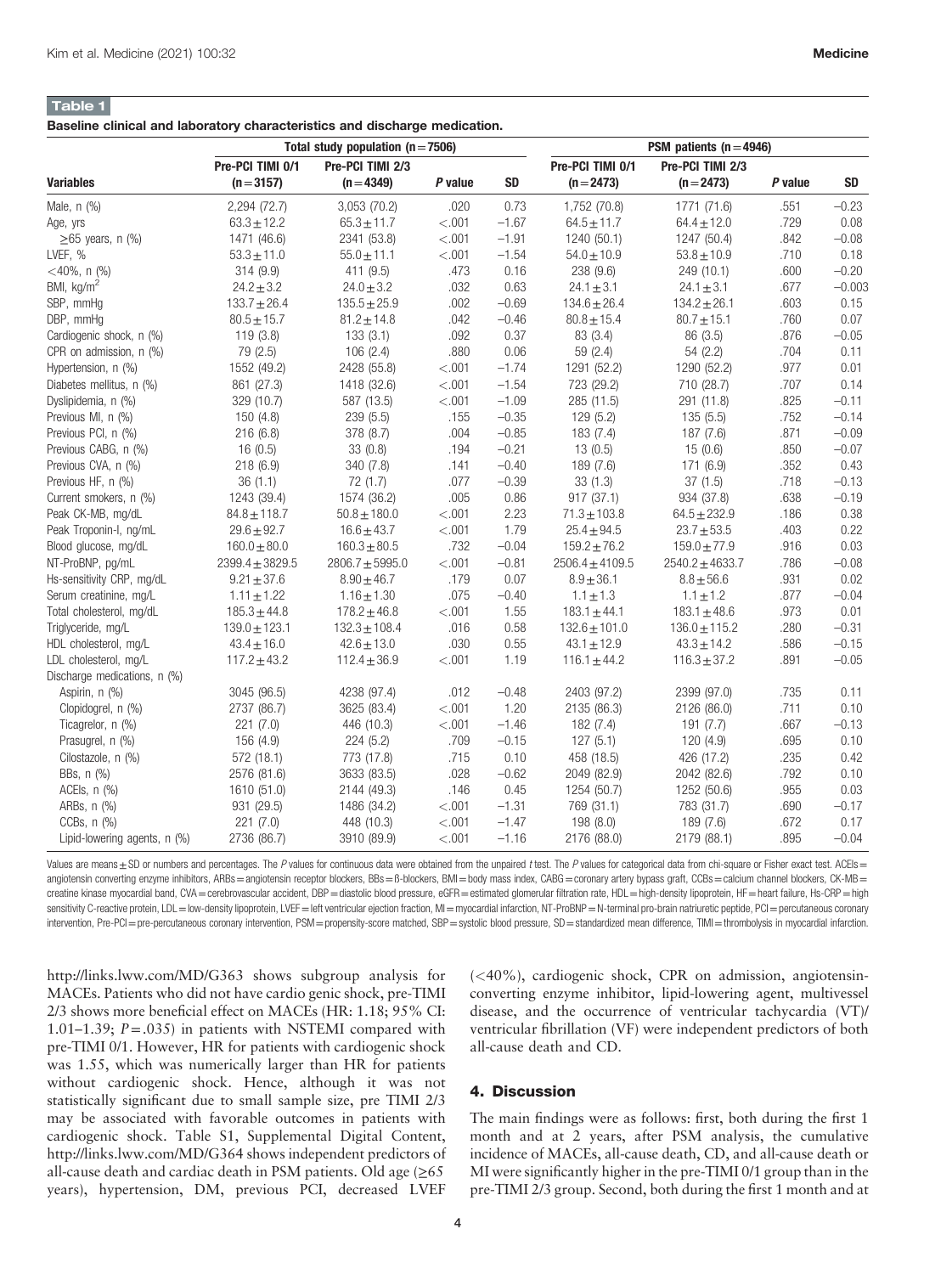# Table 2

#### Angiographic and procedural characteristics.

|                                      |                  | Total study population ( $n = 7506$ ) | PSM patient ( $n = 4946$ ) |           |                  |                  |         |          |
|--------------------------------------|------------------|---------------------------------------|----------------------------|-----------|------------------|------------------|---------|----------|
|                                      | Pre-PCI TIMI 0/1 | Pre-PCI TIMI 2/3                      |                            |           | Pre-PCI TIMI 0/1 | Pre-PCI TIMI 2/3 |         |          |
| <b>Variables</b>                     | $(n=3157)$       | $(n=4349)$                            | P value                    | <b>SD</b> | $(n=2473)$       | $(n=2473)$       | P value | SD       |
| <b>IRA</b>                           |                  |                                       |                            |           |                  |                  |         |          |
| Left main, $n$ $(\%)$                | 40(1.3)          | 166 (3.8)                             | < .001                     | $-1.59$   | 40(1.6)          | 32(1.3)          | .406    | 0.16     |
| LAD, $n$ $\frac{9}{6}$               | 1112 (35.2)      | 2054 (47.2)                           | < .001                     | $-3.30$   | 996 (40.3)       | 1005 (40.6)      | .817    | $-0.08$  |
| LCx, $n$ $(\%)$                      | 970 (30.7)       | 1024 (23.5)                           | < .001                     | 2.04      | 698 (28.2)       | 685 (27.7)       | .704    | 0.14     |
| RCA, n (%)                           | 1035 (32.8)      | 1105 (25.4)                           | < .001                     | 2.06      | 739 (29.9)       | 751 (30.4)       | .733    | $-0.14$  |
| <b>Treated vessel</b>                |                  |                                       |                            |           |                  |                  |         |          |
| Left main, $n$ $(\%)$                | 87(2.8)          | 243(5.6)                              | < 0.001                    | $-1.57$   | 80 (3.2)         | 73 (3.0)         | .622    | 0.11     |
| LAD, $n$ $(\%)$                      | 1,559 (49.4)     | 2644 (60.8)                           | < .001                     | $-3.01$   | 1338 (54.1)      | 1345 (54.4)      | .842    | $-0.08$  |
| LCx, $n$ $(\%)$                      | 1318 (41.7)      | 1608 (37.0)                           | < .001                     | 1.26      | 987 (39.9)       | 976 (39.5)       | .771    | 0.11     |
| RCA, n (%)                           | 1284 (40.7)      | 1497 (34.4)                           | < .001                     | 1.69      | 959 (38.3)       | 966 (39.1)       | .861    | $-0.21$  |
| Extent of CAD                        |                  |                                       |                            |           |                  |                  |         |          |
| Single-vessel disease, n (%)         | 1402 (44.4)      | 1978 (45.5)                           | .357                       | $-0.29$   | 1104 (44.6)      | 1101 (44.5)      | .932    | 0.03     |
| Two-vessel disease, n (%)            | 1066 (33.8)      | 1475 (33.9)                           | .892                       | $-0.03$   | 847 (34.2)       | 839 (33.9)       | .834    | 0.08     |
| $\geq$ Three-vessel disease, n (%)   | 689 (21.8)       | 896 (20.6)                            | .208                       | 0.37      | 522 (21.1)       | 533 (21.6)       | .729    | $-0.16$  |
| ACC/AHA lesion type                  |                  |                                       |                            |           |                  |                  |         |          |
| Type B1, n (%)                       | 439 (13.9)       | 666 (15.3)                            | .092                       | $-0.50$   | 375 (15.2)       | 383 (15.5)       | .782    | $-0.10$  |
| Type B2, n (%)                       | 917 (29.0)       | 1992 (45.8)                           | < .001                     | $-4.83$   | 854 (34.5)       | 817 (33.0)       | .279    | 0.41     |
| Type C, $n$ $(\%)$                   | 1558 (49.4)      | 1501 (34.5)                           | < .001                     | 3.94      | 1087 (44.0)      | 1114 (45.0)      | .457    | $-0.27$  |
| In-hospital GP IIb/IIIa inhibitor    | 374 (11.8)       | 278(6.4)                              | < .001                     | 2.04      | 219(8.9)         | 219(8.9)         | 1.000   | $\Omega$ |
| IVUS, $n$ $\left(\frac{9}{6}\right)$ | 579 (18.3)       | 1077 (24.8)                           | < .001                     | $-2.13$   | 504 (20.4)       | 485 (19.6)       | .500    | 0.25     |
| OCT, n (%)                           | 23(0.7)          | 68 (1.6)                              | .001                       | $-0.61$   | 22(0.9)          | 25(1.0)          | .664    | $-0.07$  |
| FFR, n (%)                           | 18(0.6)          | 96(2.2)                               | < .001                     | $-1.10$   | 18(0.7)          | 17(0.7)          | .865    | 0.03     |
| PCI within 24hr                      | 2729 (86.4)      | 3669 (84.4)                           | < .001                     | 0.72      | 2108 (85.2)      | 2101 (85.0)      | .780    | 0.07     |
| Drug-eluting stents                  |                  |                                       |                            |           |                  |                  |         |          |
| ZES, $n$ $%$                         | 1131 (35.8)      | 1383 (31.8)                           | < .001                     | 1.10      | 844 (34.1)       | 860 (34.8)       | .654    | $-0.20$  |
| EES, n (%)                           | 1616 (51.2)      | 2210 (50.8)                           | .751                       | 0.11      | 1284 (51.9)      | 1270 (51.4)      | .690    | 0.13     |
| BES, n (%)                           | 437 (13.8)       | 762 (17.5)                            | < .001                     | $-1.33$   | 366 (14.8)       | 364 (14.7)       | .936    | 0.04     |
| Others, $n$ $(\%)$                   | 44(1.4)          | 97(2.2)                               | .010                       | $-0.50$   | 40(1.6)          | 40(1.6)          | 1.000   | $\Omega$ |
| Multivessel PCI                      | 1537 (48.7)      | 2088 (48.0)                           | .564                       | 0.18      | 1217 (49.2)      | 1195 (48.3)      | .550    | 0.24     |
| Stent diameter, mm                   | $3.05 \pm 0.41$  | $3.12 \pm 0.42$                       | < .001                     | $-1.69$   | $3.06 \pm 0.42$  | $3.07 + 0.41$    | .866    | $-0.24$  |
| Stent length, mm                     | $28.3 \pm 13.6$  | $27.0 \pm 12.4$                       | < .001                     | 1.00      | $27.8 \pm 13.0$  | $28.0 \pm 12.8$  | .466    | $-0.16$  |
| Number of stents                     | $1.60 \pm 0.90$  | $1.61 \pm 0.86$                       | .925                       | $-0.11$   | $1.61 \pm 0.90$  | $1.62 \pm 0.88$  | .707    | $-0.11$  |

Values are means ±SD or numbers and percentages. The P values for continuous data were obtained from the unpaired thest. The P values for categorical data from chi-square or Fisher exact test. ACC/AHA= American College of Cardiology/American Heart Association, BES=biolimus-eluting stents, CAD=coronary artery disease, FES=everolimus-eluting stent, FFR=fractional flow reserve, GP=glycoprotein, IRA= infarct-related artery, IVUS=intravascular ultrasound, LAD=left anterior descending coronary artery, LCx=left circumflex coronary artery, OCT=optical coherence tomography, Pre-PCI=pre-percutaneous coronary intervention, PSM=propensity-score matched, RCA=right coronary artery, SD=standardized mean difference, TIMI=thrombolysis in myocardial infarction, ZES=zotarolimus-eluting stent Others mean that other 2G-DES excluding ZES, EES, and BES.

2 years, the cumulative incidences of re-MI, any repeat revascularization, and ST were similar between the 2 groups. Third, old age, hypertension, DM, previous PCI, decreased LVEF, cardiogenic shock, CPR on admission, angiotensinconverting enzyme inhibitors, lipid-lowering agents, multivessel disease, and the occurrence of ventricular tachycardia (VT)/ ventricular fibrillation (VF) were independent predictors of both all-cause death and CD.

The previous report suggested that pre-procedural TIMI flow grade 3 was a stronger prognostic predictor than post-procedural TIMI flow grade  $3$ .<sup>[\[3\]](#page-9-0)</sup> In a study by Bailleul et al,<sup>[5]</sup> the risk of death after adjustment was similar between the pre-TIMI 0/1 and pre-TIMI 2/3 groups. Although the follow-up duration of their study<sup>[\[5\]](#page-9-0)</sup> was longer than our study, the total number of enrolled patients was relatively smaller than this study, and the number of patients who received DES was <45% in the total enrolled NSTEMI patients. Therefore, their results could be different from those of our study. Our results may be consistent with previous reports<sup>[2–4]</sup> that showed significantly decreased mortality of the pre-TIMI 2/3 group in patients with STEMI.

Previous studies<sup>[15,16]</sup> showed spontaneous reperfusions before definitive PCI would be expected to improve outcomes by enhancing myocardial salvage, which preserves ventricular function. Therefore, those patients achieving TIMI-3 flow before PCI would be expected to present with less heart failure and demonstrate greater preservation of regional and global LVEF and have improved early and late survival.<sup>[\[3\]](#page-9-0)</sup> Other advantages include improved technical success from the initial lesion delineation, road mapping,<sup>[\[3\]](#page-9-0)</sup> and fewer catheterization laboratory events.<sup>[\[2\]](#page-9-0)</sup> Hashimoto et al<sup>[\[7\]](#page-9-0)</sup> suggested that high systolic blood pressure (SBP) was significantly associated with pre-TIMI 3, and SBP might increase because of myocardial reperfusion. [\[17\]](#page-9-0) In our study, mean SBP was significantly higher in the pre-TIMI 2/3 group than in the pre-TIMI 0/1 group  $(133.7 \pm 26.4 \text{ mmHg}$  vs  $135.5 \pm 25.9$ mmHg,  $P = .002$ ). Additionally, consistent with the Hashimoto et al<sup>[\[7\]](#page-9-0)</sup> study, the cumulative incidence of VT/VF was significantly higher in the pre-TIMI 0/1 than in the pre-TIMI 2/3 (52/3157 [1.6%] vs 38/4349 [0.9%], P=.003) during the 2-year follow-up period.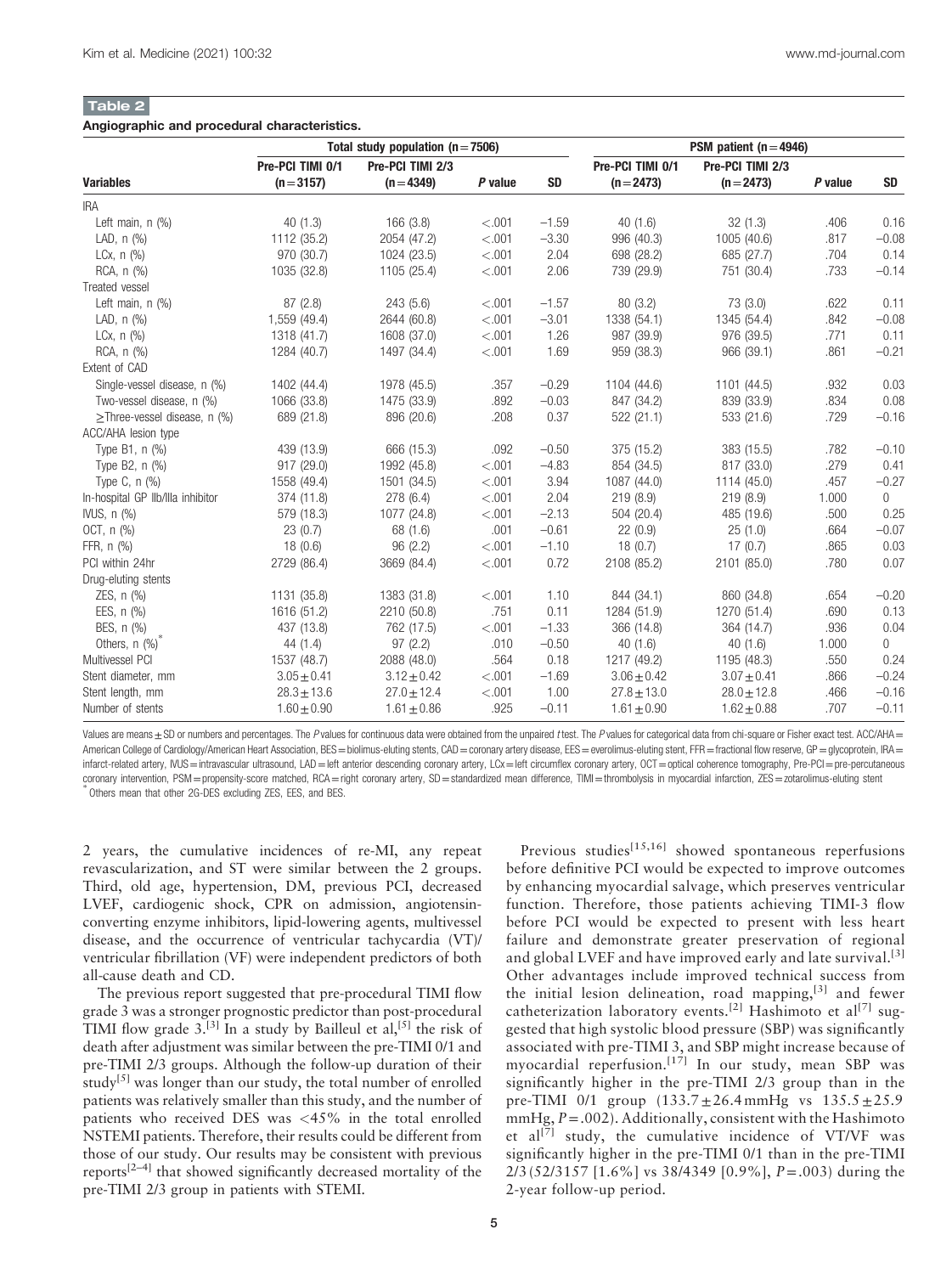<span id="page-5-0"></span>

|--|

Clinical outcomes.

Cumulative events (%) Outcomes Pre-PCI TIMI 0/1 Pre-PCI TIMI 2/3 Log-rank Hazard ratio (95% CI) P value 30 days Total study population MACEs 37 (3.1) 82 (1.9) .001 1.642 (1.224–2.203) .001 All-cause death 74 (2.3) 54 (1.2) < .001 1.902 (1.339–2.701) <.001 Cardiac death 69 (2.2) 69 (2.2) 45 (1.0)  $(1.0)$   $(2.12)$   $(1.461-3.097)$   $(3.001)$   $(1.461-3.097)$   $(3.001)$ Re-MI 18 (0.6) 22 (0.5) .686 1.137 (0.610–2.120) .686 All-cause death or MI 91 (2.9) 31 (2.9) 23 (1.7)  $\langle .001$  1.731 (1.272–2.355)  $\langle .001$  560 (1.272–2.355)  $\langle .001$ Any repeat revascularization 11 (0.4) 12 (0.3) .560 1.275 (0.562-2.889) .561 ST (probable or definite) **8** (0.3) **10** (0.2) .838 1.102 (0.435–2.792) .838 PSM patients MACEs 68 (2.8) 68 (2.8) 45 (1.8) 028 1.519 (1.042–2.214) 030 All-cause death 29 (2.0) 28 (1.1) .016 1.759 (1.106–2.798) 017 Cardiac death 47 (1.9) 25 (1.0) .009 1.889 (1.163–3.069) .010 Re-MI 14 (0.6) 11 (0.4) .537 1.281 (0.582–2.822) All-cause death or MI 62 (2.5) 38 (1.5) 38 (1.5) .015 1.641 (1.096–2.457) .016 Any repeat revascularization **9** (0.4) 8 (0.3) .798 .798 1.133 (0.437–2.935) .798 ST (probable or definite) 6 (0.2) 2 (0.1) .157 3.002 (0.606–14.87) .178 2 years Total study population MACEs 303 (10.2) 355 (9.1) .068 1.153 (0.989–1.344) .068 All-cause death 155 (5.1) 155 (5.1) 158 (4.0) .010 .010 1.335 (1.070–1.667) .011 Cardiac death 111 (3.7) 102 (2.6) .004 1.486 (1.136–1.945) .004 Re-MI 64 (2.3) 81 (2.2) .697 .697 .007 (0.769–1.481) .697 All-cause death or MI 211 (7.1) 227 (5.9) 014 1.263 (1.047-1.524) 014 Any repeat revascularization 115 (4.1) 168 (4.5) .463 1.093 (0.862–1.376) .463 ST (probable or definite)  $19 (0.6)$   $22 (0.5)$   $577$   $1.190 (0.644 - 2.199)$   $.578$ PSM patients MACEs 234 (10.1) 179 (8.0) .009 1.294 (1.065–1.572) .009 All-cause death 116 (4.9) 2003 1.559 (1.165–2.087) 2003 Cardiac death 84 (3.5) 34 (3.5) 51 (2.2) .005 1.641 (1.159–2.325) 005 Re-MI 52 (2.4) 37 (1.7) .121 1.393 (0.914–2.124) .123 All-cause death or MI 160 (6.9) 104 (4.6) .001 1.531 (1.196–1.960) .001 Any repeat revascularization **90 (4.1)** 93 (4.3) .723 1.054 (0.789–1.408) .723

MACEs = major adverse cardiac events, Pre-PCI = pre-percutaneous coronary intervention, PSM = propensity-score matched, Re-MI = recurrent myocardial infarction, ST = stent thrombosis, TIMI = thrombolysis in myocardial infarction.

ST (probable or definite)  $13 (0.5)$   $10 (0.4)$  .529  $1.302 (0.571 - 2.969)$  .530

In our study, during the first 1 month, MACE, all-cause death, CD, and all-cause death or MI were significantly higher in the pre-TIMI 0/1 than in the pre-TIMI 2/3 (Table 3). In the Brodie et al<sup>[\[2\]](#page-9-0)</sup> study, 30 days mortality rate of the STEMI patients was better in the pre-TIMI 2/3 group than in the pre-TIMI 0/1 group  $(4.8\% \text{ vs } 8.9\%, P = .02)$ . In the Rakowski et al study, <sup>[\[4\]](#page-9-0)</sup> 30 days all-cause death rate of the STEMI patients was significantly lower in the pre-TIMI 2/3 group than in the pre-TIMI 0/1 group (relative risk [RR]: 2.38; 95% CI: 1.27–4.47; P=.005). Therefore, our results revealed that the mortality reduction benefit of pre-PCI patency of IRA in patients with NSTEMI might be similar to those results in patients with STEMI. As mentioned (Table S1, Supplemental Digital Content, [http://links.lww.com/](http://links.lww.com/MD/G364) [MD/G364\)](http://links.lww.com/MD/G364), old age, hypertension, DM, and previous PCI were meaningful independent predictors of both all-cause death and CD in this study. In [Table 1,](#page-3-0) the numbers of those patients were significantly higher in the pre-TIMI 2/3 group. Despite these poor baseline characteristics in the pre-TIMI 2/3 group, the 2-year cumulative major clinical outcomes, including MACEs, all-cause death, CD, and all-cause death or MI, were better in the pre-TIMI 2/3 group than in the pre-TIMI 0/1 group. Hence, our results seem to show the important role of pre-PCI coronary flow grade

in determining long-term mortality in addition to significant independent predictors. Karwowski et al<sup>[\[18\]](#page-9-0)</sup> mentioned that although there is a lack of data in patients with NSTEMI and total occlusion, probably, in the case of complete interruption of blood supply, rapid restoration of flow could result in smaller infarct size and better prognosis. More recently, Kim et  $a^{[19]}$  $a^{[19]}$  $a^{[19]}$ showed that an early invasive strategy (PCI $\leq$ 24 hours) is preferred to a delayed invasive strategy in reducing all-cause death in patients with pre-TIMI 0/1. However, in patients with pre-TIMI 2/3, the clinical endpoint was similar between the 2 strategies. Based on these results<sup>[18,19]</sup> we assume that pre-TIMI after successful PCI could be useful to select the next step treatment strategy in patients with NSTEMI.

To date, the effect of pre-TIMI 2/3 in patients with NSTEMI was not fully illuminated. More than 50 community and teaching hospitals in South Korea participated in this nationwide retrospective observational multicenter registry analysis. Hence, our study could provide significant information about the comparative benefit of pre-PCI patent IRA for reducing mortality rate compared with lack of patency in patients with NSTEMI.

This study had several limitations. First, because this study was a retrospective cohort study, some data might have been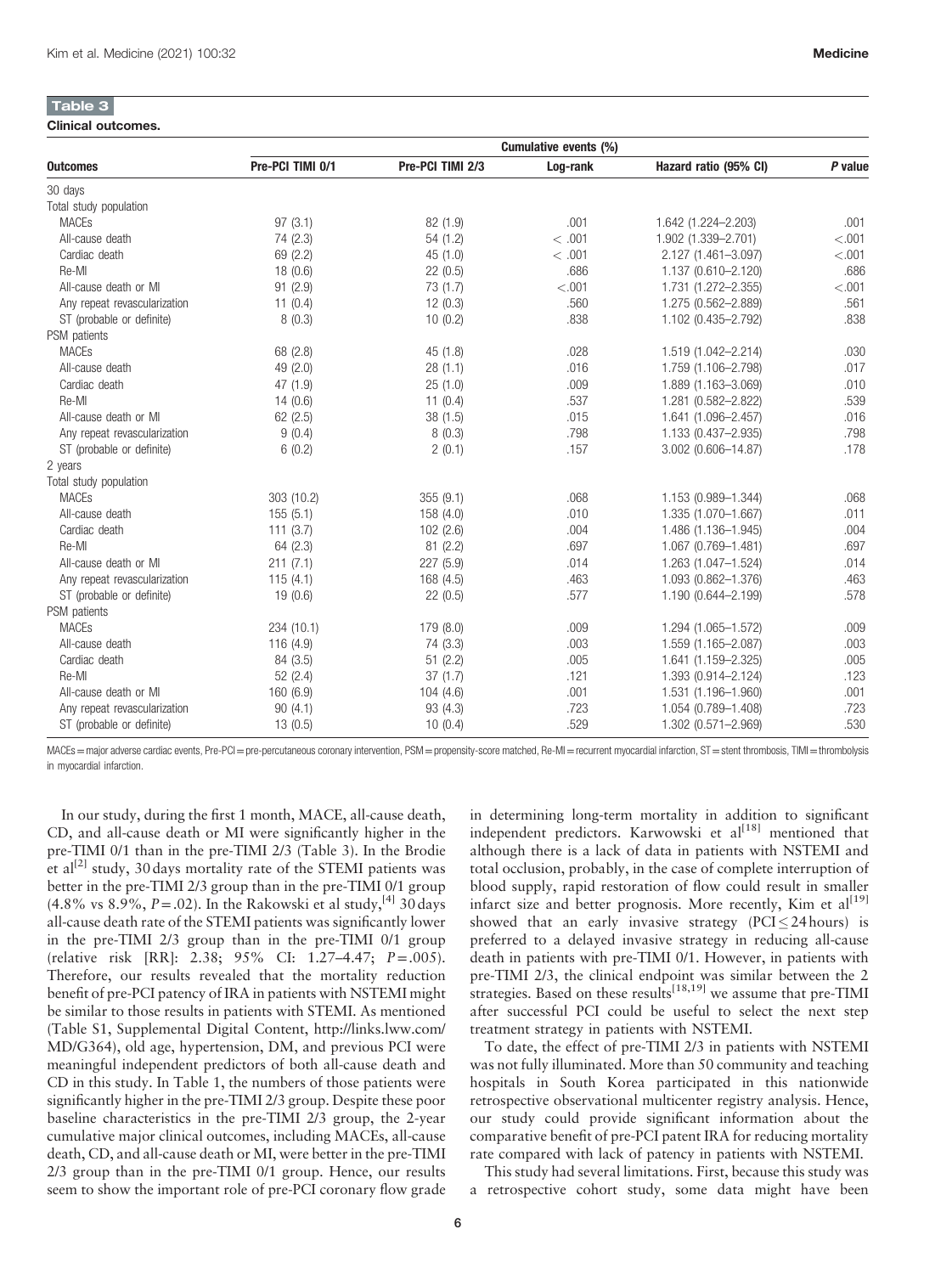<span id="page-6-0"></span>

Figure 2. Kaplan–Meier analysis for major adverse cardiac events (MACEs; A and B), all-cause death (C and D), cardiac death (E and F), recurrent myocardial infarction (Re-MI; G and H), all-cause death or MI (I and J), any repeat revascularization (K and L), and stent thrombosis (M and N) in the total study population (A, C, E, G, I, K, and M), and propensity-score matched (PSM) patients (B, D, F, H, J, L, and N) at 2 years. CI=confidence interval, HR=hazard ratio, Pre-PCI=prepercutaneous coronary intervention.

underreported and/or missed. Second, the 2-year follow-up duration was insufficient to evaluate the long-term adverse events. Third, ACEIs and lipid-lowering agents were meaningful independent predictors of all-cause death and CD. However, because this study was based on discharge medications, we could not precisely determine the adherence or non-adherence of the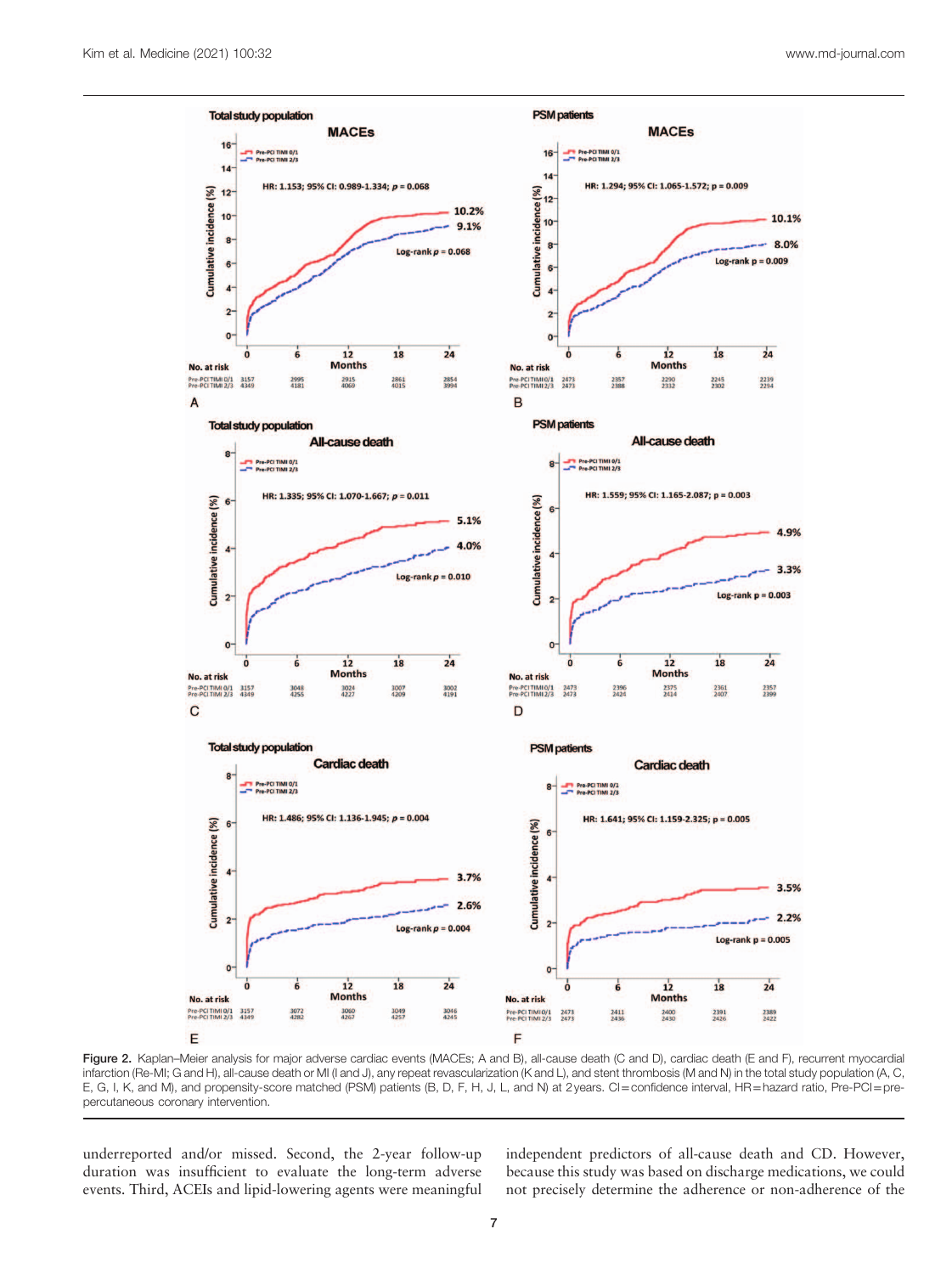

enrolled patients to their prescribed discharge medications during the follow-up period. Fourth, although PSM analysis was performed in this study, variables not included in the KAMIR may have affected the study outcomes. Finally, infarction size is more accurately correlated with mortality following an AMI rather than the flow grade of the IRA.<sup>[\[11\]](#page-9-0)</sup> Moreover, various strategies can be used to measure the infarct size including technetium-99m sestamibi single-photon emission computed tomography myocardial perfusion imaging and cardiac magnetic resonance imaging.<sup>[\[20\]](#page-9-0)</sup> However, because these optimized diag-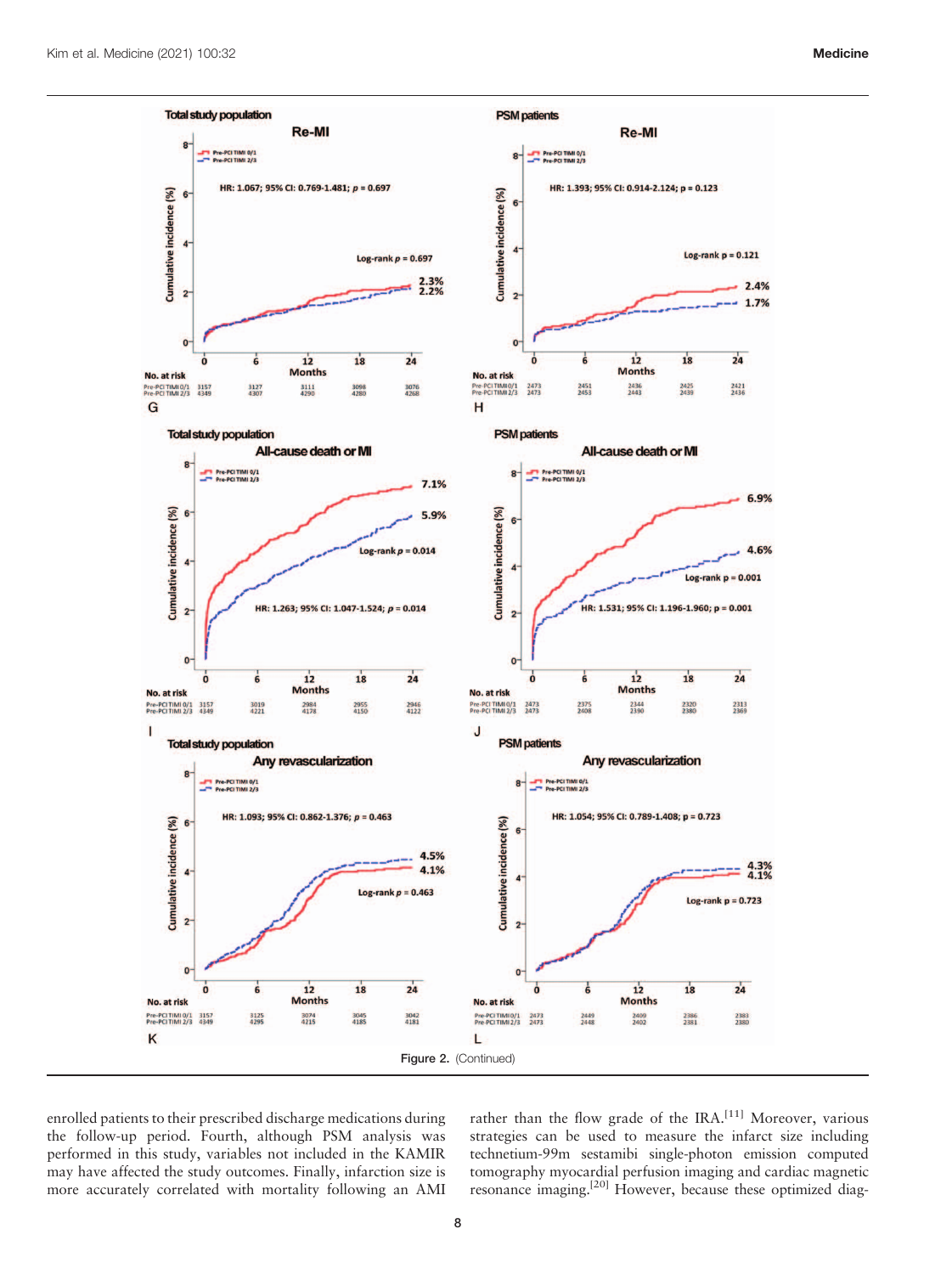

nostic tools were not mandatory in the KAMIR data, we could not provide this information concerning the size of myocardial infarction. Therefore, this is a major shortcoming of this study.

In conclusion, among a contemporary cohort of NSTEMI, these data suggest that the presence of pre-PCI patency of the infarct-related artery showed better clinical outcomes than those with a lack of patency concerning mortality. However, further studies are warranted to elucidate this focus.

## Acknowledgments

The authors thank all of the clinical investigators who contributed time and effort to this study, as well as the Korea Acute Myocardial Infarction (KAMIR) Investigators.

Korea Acute Myocardial infarction Registry (KAMIR) investigators.

Myung Ho Jeong, MD, Youngkeun Ahn, MD, Sung Chul Chae, MD, Jong Hyun Kim, MD, Seung-Ho Hur, MD, Young Jo Kim, MD, In Whan Seong, MD, Donghoon Choi, MD, Jei Keon Chae, MD, Taek Jong Hong, MD, Jae Young Rhew, MD, Doo-Il Kim, MD, In-Ho Chae, MD, Junghan Yoon, MD, Bon-Kwon Koo, MD, Byung-Ok Kim, MD, Myoung Yong Lee, MD, Kee-Sik Kim, MD, Jin-Yong Hwang, MD, Myeong Chan Cho, MD, Seok Kyu Oh, MD, Nae-Hee Lee, MD, Kyoung Tae Jeong, MD, Seung-Jea Tahk, MD, Jang-Ho Bae, MD, Seung-Woon Rha, MD, Keum-Soo Park, MD, Chong Jin Kim, MD, Kyoo-Rok Han, MD, Tae Hoon Ahn, MD, Moo-Hyun Kim, MD, Ki Bae Seung, MD, Wook Sung Chung, MD, Ju-Young Yang, MD, Chong Yun Rhim, MD, Hyeon-Cheol Gwon, MD, Seong-Wook Park, MD, Young-Youp Koh, MD, Seung Jae Joo, MD, Soo-Joong Kim, MD, Dong Kyu Jin, MD, Jin Man Cho, MD, Sang-Wook Kim, MD, Jeong Kyung Kim, MD, Tae Ik Kim, MD, Deug Young Nah, MD, Si Hoon Park, MD, Sang Hyun Lee, MD, Seung Uk Lee, MD, Hang-Jae Chung, MD, Jang-Hyun Cho, MD, Seung Won Jin, MD, Myeong-Ki Hong, MD, Yangsoo Jang, MD, Jeong Gwan Cho, MD, Hyo-Soo Kim, MD and Seung-Jung Park, MD.

# Author contributions

Conceptualization: Yong Hoon Kim, Ae-Young Her, Myung Ho Jeong, Byeong-Keuk Kim, Sung-Jin Hong, Seunghwan Kim, Chul-Min Ahn, Jung-Sun Kim, Young-Guk Ko, Donghoon Choi, Myeong-Ki Hong, Yangsoo Jang.

- Data curation: Yong Hoon Kim, Ae-Young Her, Sung-Jin Hong, Seunghwan Kim, Jung-Sun Kim, Myeong-Ki Hong, Yangsoo Jang.
- Formal analysis: Yong Hoon Kim, Ae-Young Her, Sung-Jin Hong, Seunghwan Kim.
- Funding acquisition: Myung Ho Jeong.
- Investigation: Yong Hoon Kim, Ae-Young Her, Myung Ho Jeong, Byeong-Keuk Kim, Sung-Jin Hong, Seunghwan Kim, Chul-Min Ahn, Jung-Sun Kim, Young-Guk Ko, Donghoon Choi, Myeong-Ki Hong, Yangsoo Jang.
- Methodology: Yong Hoon Kim, Ae-Young Her, Myung Ho Jeong, Byeong-Keuk Kim, Sung-Jin Hong, Seunghwan Kim, Chul-Min Ahn, Jung-Sun Kim, Young-Guk Ko, Donghoon Choi, Myeong-Ki Hong, Yangsoo Jang.
- Project administration: Yong Hoon Kim, Ae-Young Her, Myung Ho Jeong, Byeong-Keuk Kim, Sung-Jin Hong, Seunghwan Kim, Chul-Min Ahn, Jung-Sun Kim, Young-Guk Ko, Donghoon Choi, Myeong-Ki Hong, Yangsoo Jang.
- Resources: Myung Ho Jeong, Byeong-Keuk Kim, Sung-Jin Hong, Seunghwan Kim, Chul-Min Ahn, Jung-Sun Kim, Young-Guk Ko, Donghoon Choi, Myeong-Ki Hong, Yangsoo Jang.
- Software: Yong Hoon Kim, Ae-Young Her, Sung-Jin Hong, Seunghwan Kim, Jung-Sun Kim, Myeong-Ki Hong.
- Supervision: Yong Hoon Kim, Myung Ho Jeong, Donghoon Choi, Myeong-Ki Hong, Yangsoo Jang.
- Validation: Yong Hoon Kim, Ae-Young Her, Myung Ho Jeong, Byeong-Keuk Kim, Sung-Jin Hong, Seunghwan Kim, Chul-Min Ahn, Jung-Sun Kim, Young-Guk Ko, Donghoon Choi, Myeong-Ki Hong, Yangsoo Jang.